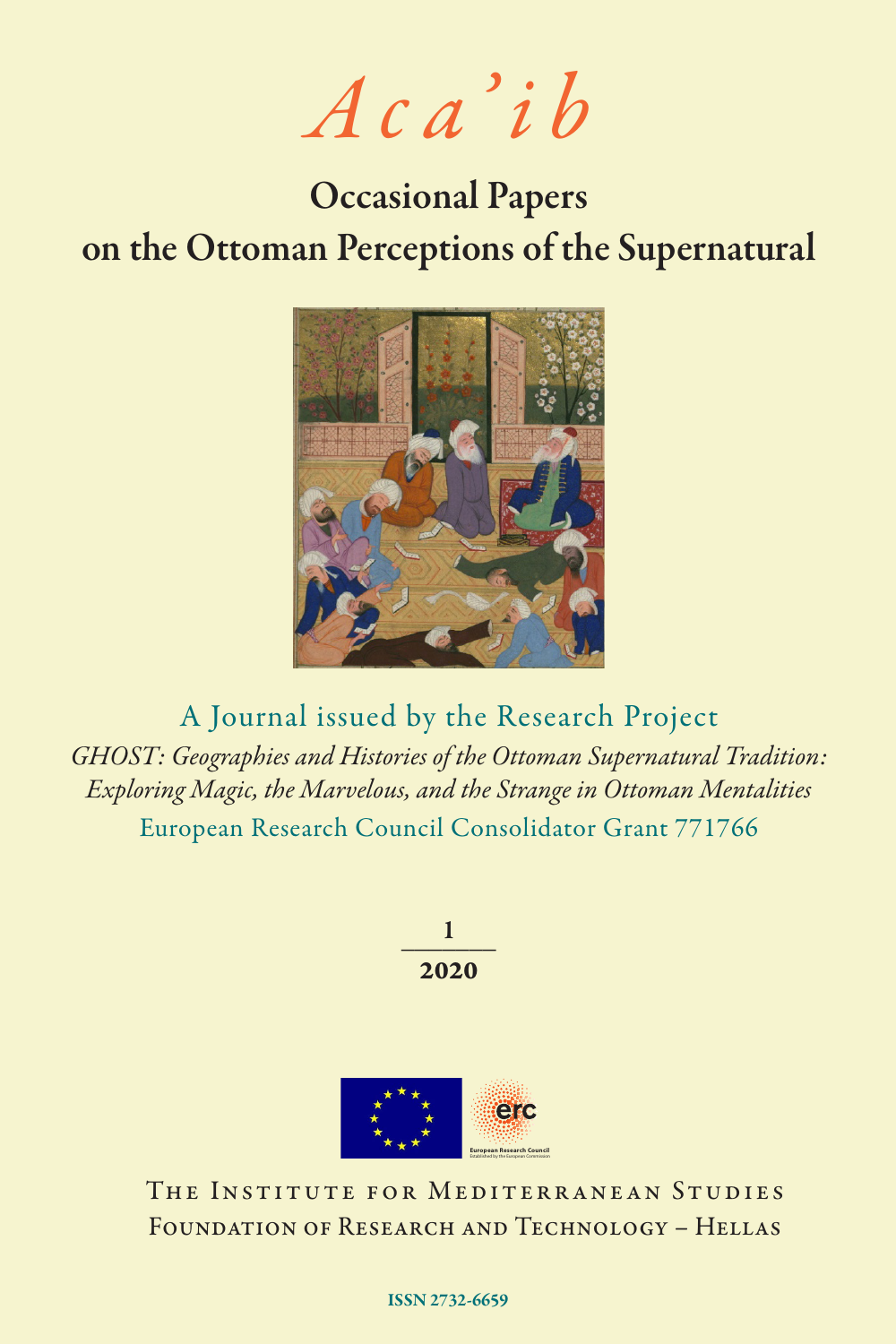### EDITORIAL BOARD

Zeynep Aydoğan, *Institute for Mediterranean Studies/FORTH, Greece.* Feray Coşkun, *Özyeğin University, Turkey.* Güneş Işıksel, *Medeniyet University, Turkey.* Bekir Harun Küçük, *University of Pennsylvania, USA.*  Ethan Menchinger, *Manchester University, UK.* Aslı Niyazioğlu, *Oxford University, UK.* Marinos Sariyannis, *Institute for Mediterranean Studies/FORTH, Greece (editor-in-chief ).* Ahmet Tunç Şen, *Columbia University, USA.*

SUPPORT STAFF Nesli Ruken Han Aris Kydonakis Maria Malathraki

We thank Crete University Press for their invaluable help in publishing this volume.

- *Cover Image*: The seventy Greek scholars struck dead by the curse of Hermes. 16<sup>th</sup> century, Nizami Ganjavi, Khamsa; The Walters Art Museum, Baltimore, W.610, f. 338b. Creative Commons license.
- URL: https://ghost.ims.forth.gr/acaib

ISSN: 2732-6659

- © Copyright 2020 by the Institute for Mediterranean Studies/FORTH and the Author(s).
- This is an open-access journal distributed under the terms of the Creative Commons Attribution 4.0 International License (CC-BY 4.0), which permits unrestricted use, distribution, and reproduction in any medium, provided the original author and source are credited. See http://creativecommons.org/licenses/by/4.0/.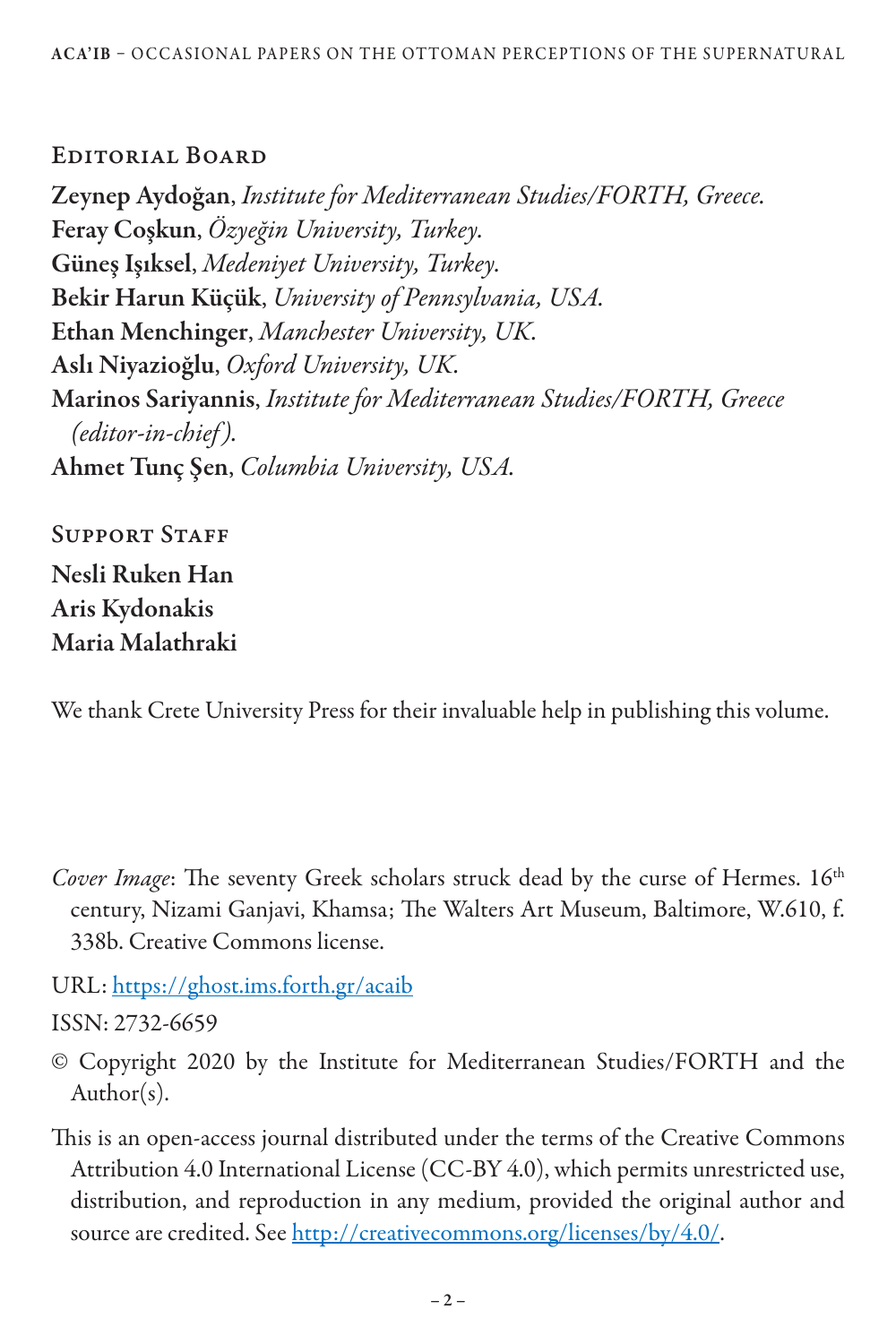### **ABBREVIATIONS**

| BL             | British Library (London)                                     |
|----------------|--------------------------------------------------------------|
| BnF            | Bibliothèque nationale (Paris)                               |
| <b>BOA</b>     | Başbakanlık Osmanlı Arşivi (Istanbul)                        |
| İÜK            | İstanbul Üniversitesi Kütüphanesi                            |
| <b>SK</b>      | Süleymaniye Kütüphanesi                                      |
| <b>TSK</b>     | Topkapı Sarayı Kütüphanesi (Istanbul)                        |
| <b>TSMA</b>    | Topkapı Sarayı Müzesi Arşivi (Istanbul)                      |
|                | ActOrHung Acta Orientalia Academiae Scientiarum Hungaricae   |
| <b>ArchOtt</b> | Archivum Ottomanicum                                         |
| <b>BSOAS</b>   | Bulletin of the School of Oriental and African Studies       |
| EΒ             | Études Balkaniques                                           |
| <b>IJMES</b>   | International Journal of Middle East Studies                 |
| <b>IJTS</b>    | International Journal of Turkish Studies                     |
| <i>JAOS</i>    | Journal of the American Oriental Society                     |
| <i>JESHO</i>   | Journal of the Economic and Social History of the Orient     |
| JOTSA          | Journal of Ottoman and Turkish Studies Association           |
| JTS            | Journal of Turkish Studies                                   |
| OA             | Osmanlı Araştırmaları – The Journal of Ottoman Studies       |
| <b>RMMM</b>    | Revue du Monde Musulman et de la Méditerranée                |
| <i>ROMM</i>    | Revue de l'Occident Musulman et de la Méditerranée           |
| SF             | Südost-Forschungen                                           |
| SΙ             | Studia Islamica                                              |
| TED            | Tarih Enstitüsü Dergisi                                      |
| <b>THR</b>     | Turkish Historical Review                                    |
| <i>TSAB</i>    | The Turkish Studies Association Bulletin                     |
| <b>TSAJ</b>    | The Turkish Studies Association Journal                      |
| <i>WZKM</i>    | Wiener Zeitschrift für die Kunde des Morgenlandes            |
| EI             | E.J. Brill's First Encyclopaedia of Islam, 1913–1936         |
| $E I^2$        | The Encyclopaedia of Islam, New Edition (Leiden, 1960-2002)  |
| E P            | The Encyclopaedia of Islam Three (Leiden, 2007-)             |
| İА             | <i>İslâm Ansiklopedisi</i> (Istanbul, 1940–1979)             |
| TDVÍA          | Türkiye Diyanet Vakfı İslâm Ansiklopedisi (Istanbul, 1988– ) |